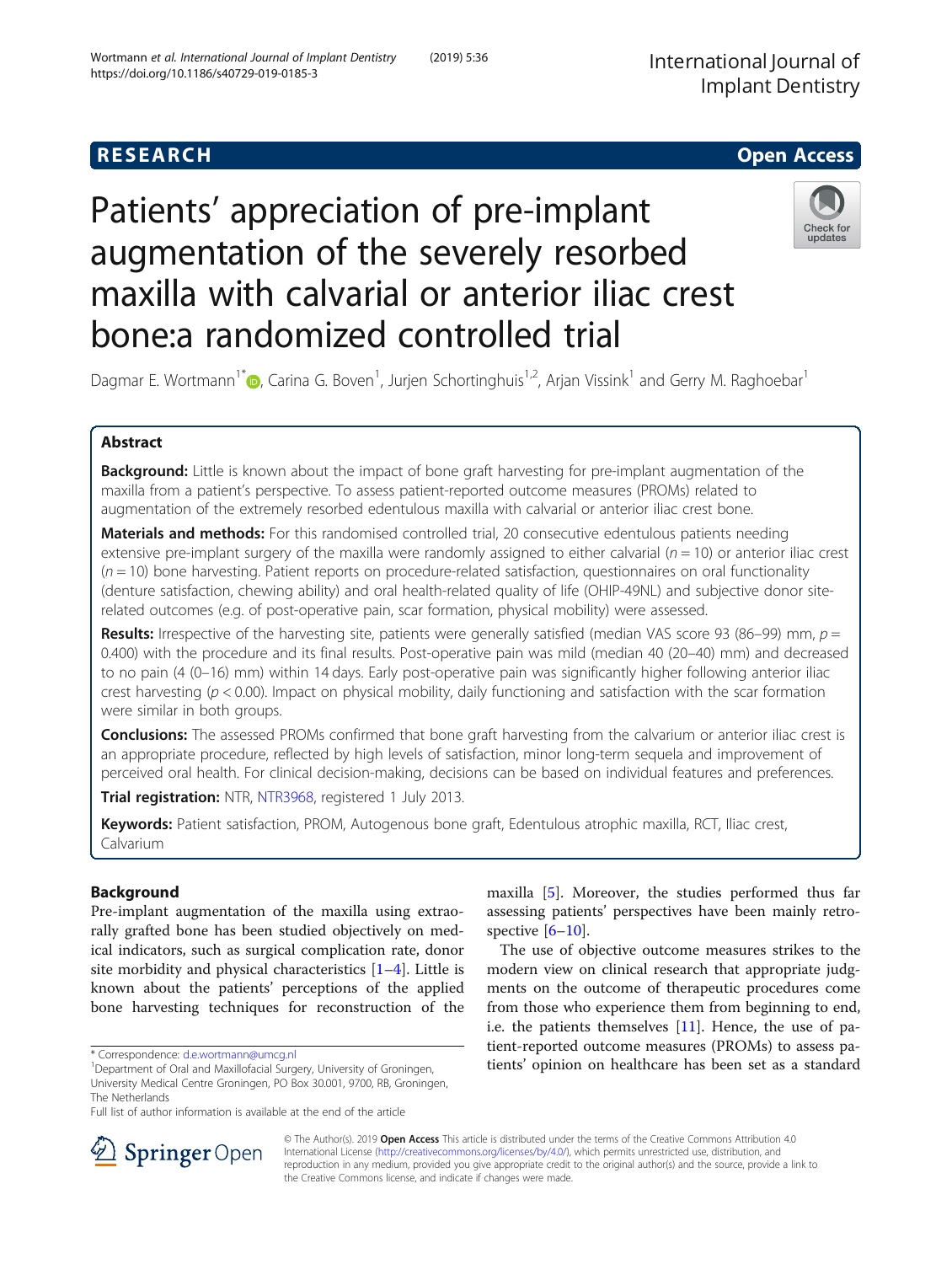in treatment evaluation. As a result, patient satisfaction ratings have become important indicators for therapeutic efficacy [\[12\]](#page-8-0).

PROMs have shown that an edentate state is associated with a significant decrease in oral health-related quality of life (OHRQoL) [[13,](#page-8-0) [14](#page-8-0)] and that adequate prosthetic treatment results in improvement in OHR-QoL and patients' satisfaction [\[5](#page-8-0), [13,](#page-8-0) [14](#page-8-0)]. The introduction of implant-supported overdentures has been a great asset in resolving problems related to a maxillary denture [[13](#page-8-0)–[15](#page-8-0)]. Implant placement in the extremely resorbed maxilla usually requires, however, augmentation with extraorally grafted bone. While there is ample evidence that the PROMs are favourable regarding replacement of a conventional maxillary denture with a maxillary overdenture on implants, scarce information is available in terms of how patients experience the bone harvesting procedure enabling maxillary augmentation surgery. Therefore, the aim of this prospective study was to assess patient satisfaction and patient-reported morbidity of patients needing calvarial or anterior iliac crest bone harvesting to reconstruct an extremely resorbed edentulous maxilla before being treated with an implantretained maxillary overdenture.

#### Methods

#### Patient population

A total of 20 consecutive eligible patients was asked to join the study. These patients were referred to the Department of Oral and Maxillofacial Surgery of the University Medical Centre Groningen (UMCG), Groningen, the Netherlands, having problems with wearing an upper denture (pain, mobility, loss of retention). These problems were a result of severe resorption of the edentulous maxilla. Patients were included when insufficient bone volume was available for reliable implant placement, that is, < 3 mm bone height in the maxillary sinus area and < 2 mm bone width in the anterior maxillary area. The bone height and width were assessed using cone-beam computed tomography (CBCT) scanning. For the temporal bone, the thickness in the area between the articular tubercle and the end of the mastoid bone had to be > 5 mm to allow for harvesting calvarial bone. None of the participants had undergone an operation at the donor site before.

### Design of the study

Twenty patients gave written consent to participate in the study. Randomisation software was applied to divide them into two groups based on the location for harvesting the bone grafts: the calvarium  $(n = 10)$  or the anterior iliac crest ( $n = 10$ ). All patients were subjected to a bilateral maxillary sinus floor augmentation and reconstruction of the width of the maxilla. The surgeries took

place between November 2014 and September 2016. Each patient was followed up until at least 12 months.

PROMs were assessed at several moments in time (Fig. [1\)](#page-2-0). To control for equality between groups and determine improvement in perceived oral health, OHR-QoL, denture satisfaction and chewing ability were assessed at baseline and 12 months post-treatment. Furthermore, post-operative pain was assessed during the first 30 post-operative days. At the 12-month follow-up meeting, patient-reported satisfaction and donor site-related outcomes were assessed too.

The study protocol was reviewed and approved by the medical ethical committee of the UMCG, reference NL48614.042.14. Written consent was obtained from all participants.

#### Surgical procedures

To harvest calvarial bone, a full-thickness flap was raised, followed by marking the outer table graft with a burr until the diploe was encountered. With a bone scraper (SafeScraper Twist; META, Reggio Emilia, Italy), a bevel was created through around the calvarial outer table graft to facilitate its removal with a reciprocating saw. The scraper was used to collect copious amounts of cancellous-like bone. To remove the graft without breaking, parallel saw cuts were made in situ  $[16]$  $[16]$  $[16]$ . Next, the graft was removed piece by piece. The ensuing defect in the skull was reconstructed with bone cement (Palacos<sup>®</sup>, Zimmer Biomet, Warsaw, IN, USA). For harvesting anterior iliac crest bone, an incision was made from 1 cm behind the anterior superior iliac spine toward posteriorly, following the iliac crest. It was continued sharply to the midcrest, separating the aponeurosis of the fascia lata and the oblique abdominal muscles. By reflecting the iliac muscle sub-periosteally, the bony ilium was exposed. A retractor was used to expose the donor site. Two horizontal and five vertical cuts were made to harvest corticocancellous bone. The upper horizontal cut was placed midcrestal using a reciprocating saw. Four centimetres inferior, in the inner table, the other cut was made with a curved osteotome. These were connected by the vertical cuts using a reciprocating saw. After piece by piece removal of the corticocancellous bone blocks, additional cancellous bone was harvested with gouges and curettes [\[2](#page-7-0)]. After smoothing the bone and placement of Gelfoam (Upjohn, Kalamazoo, MI) in the bony cavity, the wound was closed in layers. Routinely, a suction drain was not placed.

All the operations were performed by the same experienced oral and maxillofacial surgeon at the UMCG. After harvesting the calvarial or iliac crest bone, maxillary augmentation surgery was performed according to the procedure by Raghoebar et al. [\[17\]](#page-8-0).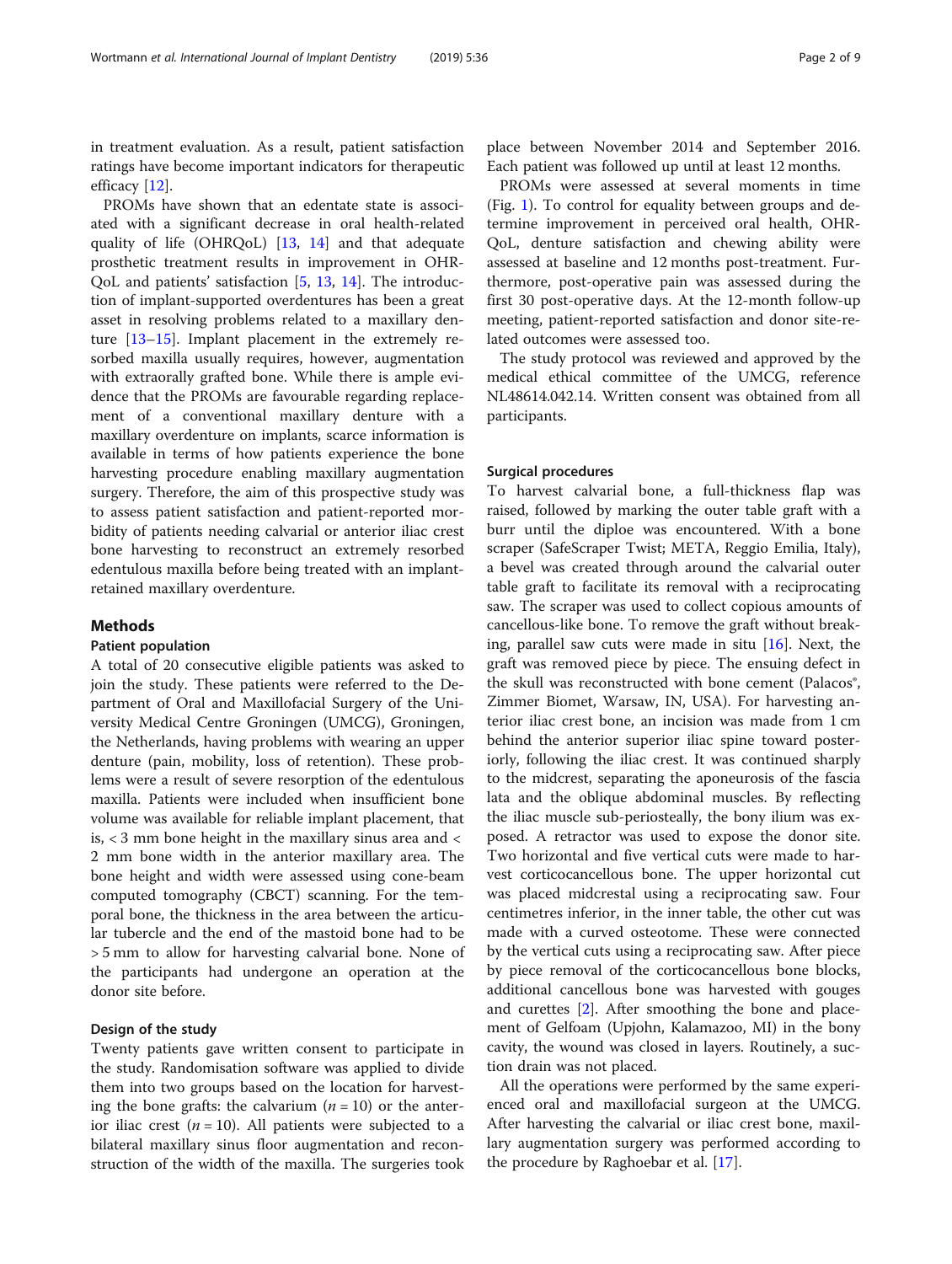<span id="page-2-0"></span>

Broad-spectrum antibiotics (amoxicillin/clavulanic acid, 625 mg t.i.d.) and non-steroidal anti-inflammatory drugs (ibuprofen, max. 600 mg t.i.d.) were provided for 1 week post-surgery. Patient instructions included a soft diet and chlorhexidine mouth rinse (1 min, two times daily) for 2 weeks. Two weeks after surgery, the dental prostheses were corrected and the patients were allowed to wear them again.

A 4-month healing time was considered to be sufficient for reliable placement of dental implants in regions grafted with anterior iliac crest and calvarial bone [\[18](#page-8-0)]. Therefore, it was chosen to place the implants in the maxilla 4 months after grafting irrespective of which bone was used for grafting. Next, after a 3-month osseointegration phase, all participants received their implant-supported maxillary overdentures. All participants were enrolled in a dental hygiene protocol.

#### PROMs

## OHRQoL assessment: OHIP-49NL

OHRQoL was assessed using the validated Dutch version of the Oral Health Impact Profile questionnaire (OHIP-

49NL) [[19](#page-8-0)–[21\]](#page-8-0). This 49-item questionnaire assesses improvement or regression in a patient's OHRQoL, enabling an analysis of any changes in OHRQoL over time. The questions are divided into seven domains describing different oral health impact problems: functional limitations, physical pain, psychological discomfort, physical disability, psychological disability, social disability and handicap. Patients have to complete five categories per question (graded 0–4) indicating how frequently a certain situation occurs (never, hardly ever, sometimes, fairly often or very often). A high OHIP-49NL score corresponds to a low OHRQoL. In this study, the OHIP scores were analysed according to an ordinal scale. The internal reliability, test/ retest reliability and OHIP-49NL validity have been previously established [\[20](#page-8-0), [22\]](#page-8-0). The Dutch version of the questionnaire, which has been evaluated for reliability and validity [\[19\]](#page-8-0), was used for the current study.

#### Denture satisfaction questionnaire

Patient-reported denture satisfaction, including functional problem complaints in general, specific features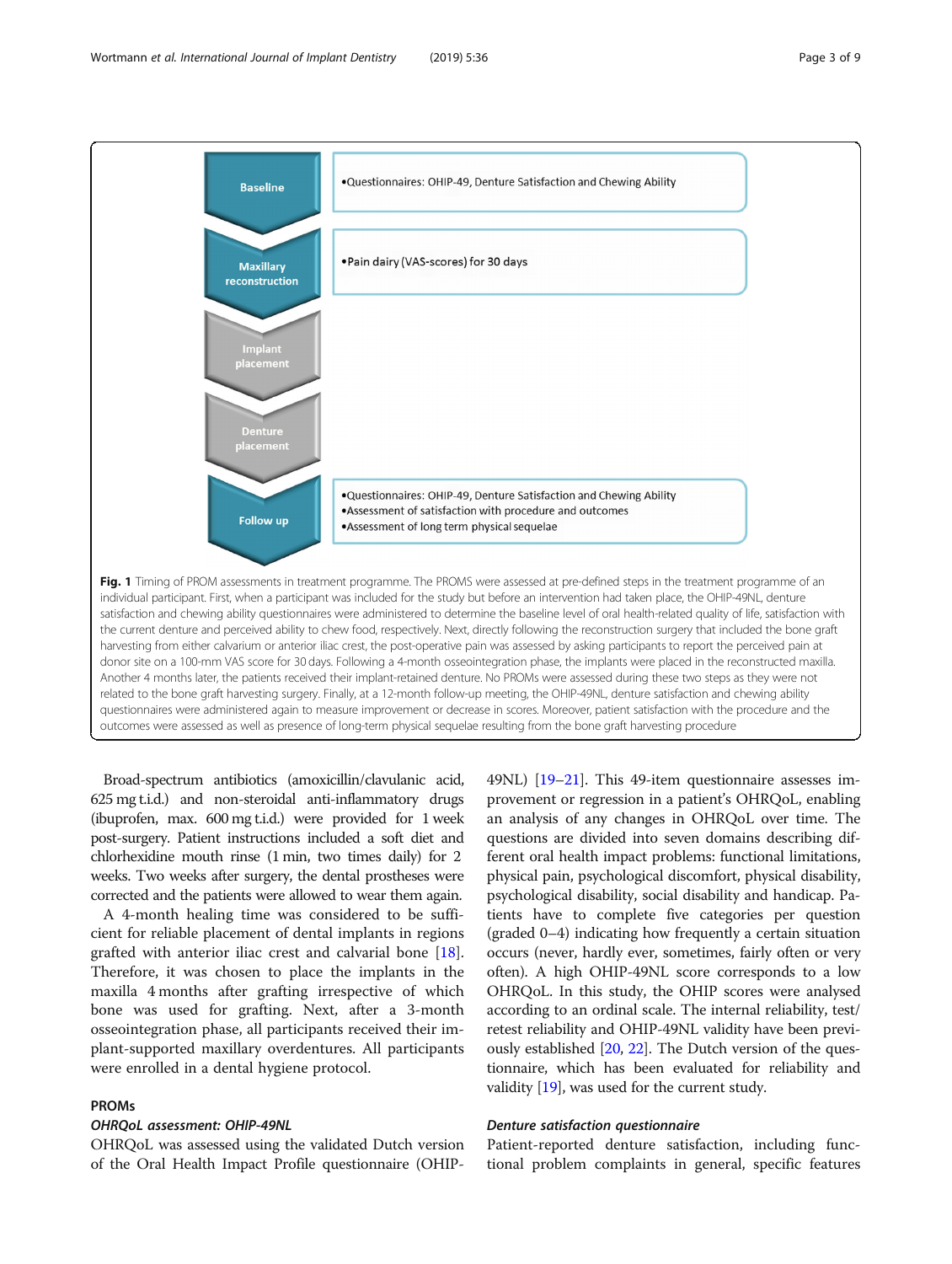related to facial and denture aesthetics and accidental lip, cheek and tongue biting, were assessed using a validated questionnaire [[23](#page-8-0)]. The patients were asked to report the applicability of 40 denture-related complaints to their situation using a 4-point scale  $(0 = no$  complaints,  $1 = few$  complaints,  $2 =$  moderate complaints,  $3 =$  severe complaints), with a lower score indicating a higher satisfaction.

## Chewing ability questionnaire

Patients' eating ability was assessed by a validated chewing ability questionnaire [\[24](#page-8-0)]. This questionnaire focuses on how patients experience eating soft, tough and hard foods and has three answer options:  $0 = \text{good}$ ,  $1 = \text{mod}$ erate and 2 = bad. A lower score equals a better outcome as it indicates better chewing ability.

#### Direct post-operative pain

Each patient was asked to score the post-operative pain felt at the donor site during each of the first 30 days after harvesting surgery was performed. A 10-cm vertical visual analogue scale (VAS) score was used, with the bottom anchor representing 'no pain' and the top anchor as 'worst pain imaginable'. Assessments took place at 12 o'clock each day. By measuring the distance (millimetres) on the 10-cm line between the 'no pain' anchor and the patient's mark, the score is determined on a range from 0 to 100. For interpretation of the scores, the following cut points on the pain VAS were used: no pain (0–4 mm), mild pain (5–44 mm), moderate pain (45–74 mm) and severe pain (75–100 mm).

#### Patient satisfaction with the procedure and outcomes

A three-item list questioned several aspects of the patient's experience with the procedure. The patient's satisfaction with the end result was assessed using a 10-cm VAS scale with the bottom anchor representing 'very unsatisfied' and the upper anchor 'very satisfied'. The other two items questioned (yes/no) whether the patient would recommend the procedure to other patients with the same problem and whether the patient would be willing to undergo the same operation if needed. Furthermore, satisfaction with the outcomes was assessed regarding the scar aesthetics at the donor site (yes/no) and whether the altered donor site contour was bothersome (yes/no).

## Long-term sequela

Twelve months after the implant-based prostheses' were placed, the patients were seen for the final follow-up. They were asked to rate the current pain at the donor site (VAS score). In addition, the patients were questioned regarding difficulties with wearing clothes (wearing a hat/cap, a belt or a pair of trousers) and difficulties with functional mobility (complaints during walking, climbing stairs or cycling). Patients were asked whether they had perceived such difficulties during the 7 days prior to the follow-up meeting and whether these problems had been present before surgery. If the latter was positive, the results were excluded from the evaluation. The items were formulated as two-choice questions (yes/no).

## Statistical analysis

The data were collected by one observer (ABE). Data management and analysis were performed using SPSS 23.0. Data were tested for normal distribution with a Shiparo-Wilk test and checked visually using a histogram with a distribution curve. If required, the outcomes of a non-normally distributed variable were transformed into a normal distribution using a Log10 transformation. The Student  $t$  test, the Mann-Whitney  $U$  test and the Pearson  $\chi^2$  test compared the outcomes of the parametric variables, nonparametric variables and the categorical gender variable between groups, respectively. Concerning the outcome data, the Pearson  $\chi^2$  test compared dichotomous variables. For the post-operative pain diary, a mixed ANCOVA was performed. Medians instead of means were calculated for non-normally distributed continuous variables such as the general satisfaction (VAS score) and questionnaire scores. A significance level of 0.05 was chosen for all tests.

#### Results

All consecutive eligible patients that were referred to our department between November 2014 and March 2016, and met the inclusion criteria, were willing to join the study. The augmentation surgery resulted in sufficient bone volume for implant placement at the prosthodontically preferred sites in all cases. No peri-operative complications occurred and no additional interventions, such as drain placement at the donor site, were needed. A total of 44 implants was placed in each group. In each group, one patient lost an implant because of mobility during the osseointegration phase, resulting in a 1-year implant survival rate of 97.7%. The clinical characteristics of both groups are listed in Table [1.](#page-4-0)

## OHIP-49NL, denture satisfaction and chewing ability OHIP-49NL

The OHIP-49NL sum scores and scores on all seven domains improved between baseline and 12 months post denture placement (Wilcoxon signed-rank test,  $p =$ 0.001–0.003, Table [2\)](#page-4-0). The functional limitation and physical disability domains showed the largest improvements, whereas psychological discomfort, social disability and handicap improved the least. The OHIP-49NL scores showed no significant differences in improvement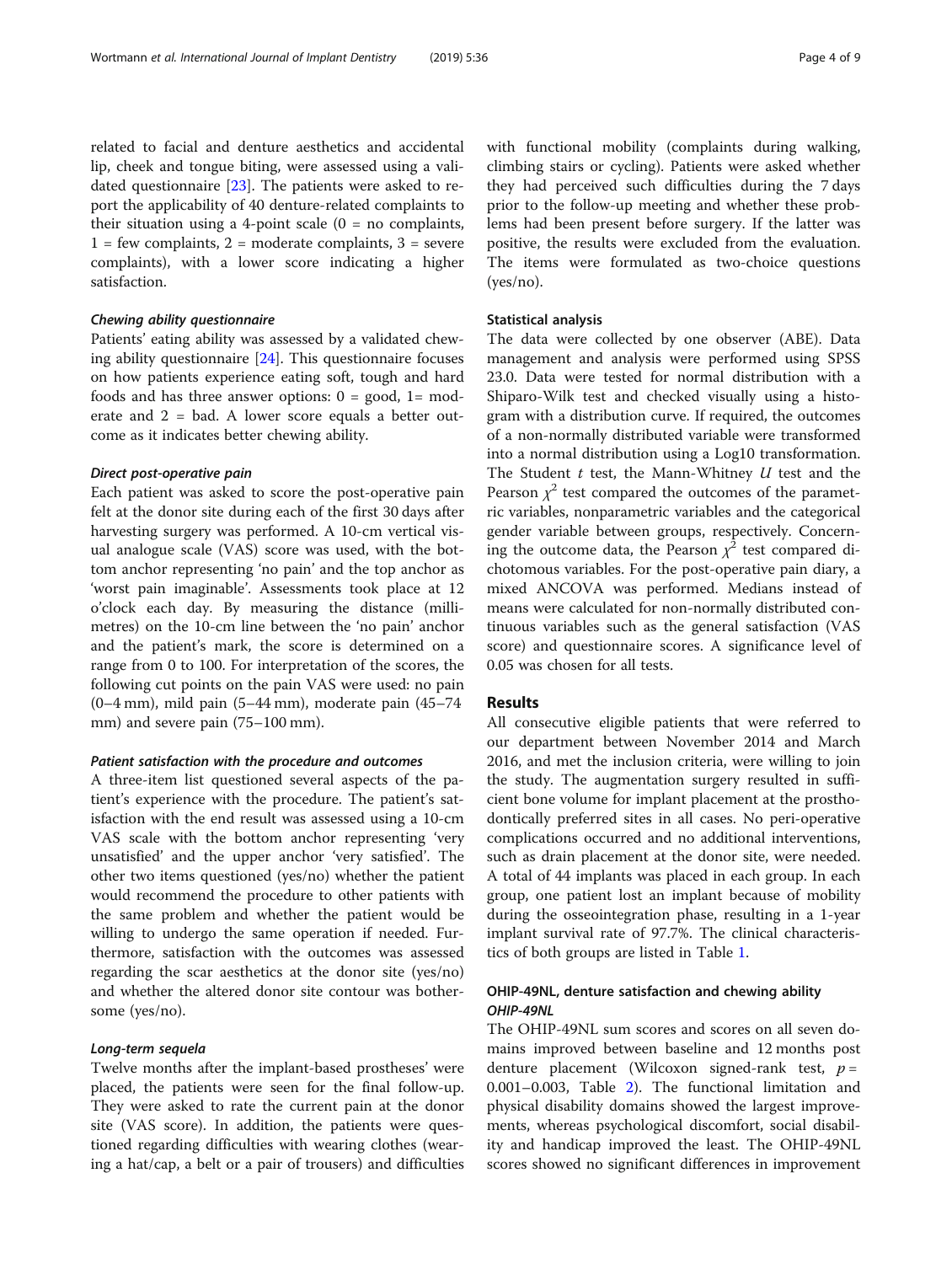|                                                        | Total group      | Calvarium group  | Anterior iliac crest group | Comparing groups             |          |
|--------------------------------------------------------|------------------|------------------|----------------------------|------------------------------|----------|
|                                                        | $n = 20$         | $n = 10$         | $n = 10$                   | Test statistic               | p-value* |
| Sex                                                    |                  |                  |                            | Pearson-x <sup>2</sup> -test |          |
| Male                                                   | 9                | 5                | $\overline{4}$             | 0.202                        | 1.000    |
| Female                                                 |                  | 5                | 6                          |                              |          |
| Number of implants placed                              |                  |                  |                            |                              |          |
| Participants with 4 implants                           | 10               | 8                | 8                          |                              |          |
| Participants with 6 implants                           | 10               | 2                |                            |                              |          |
| Number of implants lost                                | 2                |                  |                            |                              |          |
|                                                        | Median (IQR)     | Median (IQR)     | Median (IQR)               | Mann-Whitney U               |          |
| Age at implant placement (years)                       | 65.4 (56.4;71.1) | 68.4 (54.6;72.7) | 63.5 (56.5;69.3)           | 41.000                       | .529     |
| Time between augmentation and implant placement (days) | 133 (126;145)    | 140 (131;152)    | 126 (119;133)              | 17.500                       | .011     |

#### <span id="page-4-0"></span>Table 1 Characteristics of the study group

Results are presented as the number or the median (interquartile ranges: IQR)

\*Exact sig. (2-sided)

scores between the groups (Mann-Whitney  $U$  test,  $u =$ 34.00–49.50,  $p = 0.23 - 0.98$ , Table [3\)](#page-5-0).

#### Denture satisfaction

The scores improved significantly after treatment (median score 61.00 (IQR 56.38, 74.30) (Wilcoxon signed-rank test,  $p = 0.001$ , Table 2) and were similar in both groups (Mann-Whitney *U* test,  $u = 27.00$ ,  $p = 0.09$ , Table [3\)](#page-5-0).

#### Chewing ability

Chewing ability improved from 16.00 (IQR 13.00, 18.00) at baseline to 11.00 (IQR 9.00, 13.00) 12 months after overdenture placement (Wilcoxon signed-rank test,  $p <$ 0.0001, Table 2), and the group outcomes were also similar (Mann-Whitney *U* test, respectively,  $u = 27.00$ ,  $p = 0.09$  and  $u = 43.00$   $p = 0.61$ , Table [3\)](#page-5-0).

#### Direct post-operative pain

The mean VAS scores for pain ranged from  $32.5 \pm 17.1$  on day 2, which can be interpreted as mild pain, to  $3.5 \pm 15.8$ mm on day 14, interpreted as no pain (Fig. [2](#page-5-0)). After a Log10 transformation of the data to correct for skewness, a linear mixed model was run to determine and to compare the course of pain scores between the treatment groups. There was a significant difference between treatment groups with an estimated effect of 0.09 (standard error = 0.015) for the anterior iliac crest group ( $G = 31.3$ ,  $p = 0.00$ ), meaning the pain scores of anterior iliac crest group are higher than the calvarium group scores  $(F = 31.30, p < 0.00)$ .

To determine the effect of time and covariates such as age, gender and BMI on the VAS scores, a repeated measures ANCOVA was run. Mauchly's test of sphericity indicated that the assumption of sphericity had been violated  $(X^2 = 0.000, p < 0.0005)$ , and therefore, a Greenhouse-

| Table 2 OHIP-49NL. Denture satisfaction and chewing ability scores: pre- and post-treatment results for all participants |  |
|--------------------------------------------------------------------------------------------------------------------------|--|
|--------------------------------------------------------------------------------------------------------------------------|--|

| Ouestionnaire                |                        | Pre-treatment measurement | Post-treatment measurement | Score change                        |                 |  |  |
|------------------------------|------------------------|---------------------------|----------------------------|-------------------------------------|-----------------|--|--|
| $n = 20$                     | Max. Pos. <sup>a</sup> | Median (IQR)              | Median (IQR)               | Wilcoxon signed rank-test (Z-value) | <i>p</i> -value |  |  |
| OHIP-49NL                    |                        |                           |                            |                                     |                 |  |  |
| <b>Functional limitation</b> | 36                     | 17.44 (15.25; 24.75)      | 3.69 (1.34; 7.00)          | $-3.846$                            | .000            |  |  |
| Physical Pain                | 36                     | 14.50 (10.50; 10.00)      | 3.00 (0.20; 13.75)         | $-2.829$                            | .000            |  |  |
| Psychological discomfort     | 20                     | 11.00 (8.40; 16.00)       | $0.50$ $(0.00; 7.00)$      | $-3.829$                            | .000            |  |  |
| Physical disability          | 36                     | 16.50 (9.20; 24.25)       | $2.00$ (0.00; 8.50)        | $-3.785$                            | .000            |  |  |
| Psychological disability     | 24                     | 8.50 (1.20; 15.50)        | $0.00$ $(0.00; 3.00)$      | $-3.590$                            | .000            |  |  |
| Social disability            | 20                     | 3.50 (0.00; 9.50)         | $0.00$ $(0.00; 4.00)$      | $-2.991$                            | .001            |  |  |
| Handicap                     | 24                     | 4.00 (1.00; 11.25)        | $0.00$ $(0.00; 0.75)$      | $-3.526$                            | .000            |  |  |
| Summary scores               | 196                    | 78.80 (51.75; 125.12)     | 16.00(3.25; 40.00)         | $-3.883$                            | .000            |  |  |
| Denture satisfaction         | 216                    | 94.53 (84.25; 121.00)     | 61.00 (56.38; 74.30)       | $-3.92$                             | .000            |  |  |
| Chewing ability              | 27                     | 16.00 (13.00; 18.00)      | 11.00(9.00; 13.00)         | $-3.340$                            | .000            |  |  |

Results are presented as the median (interquartile ranges: IQR)

a Maximum score possible on test/domain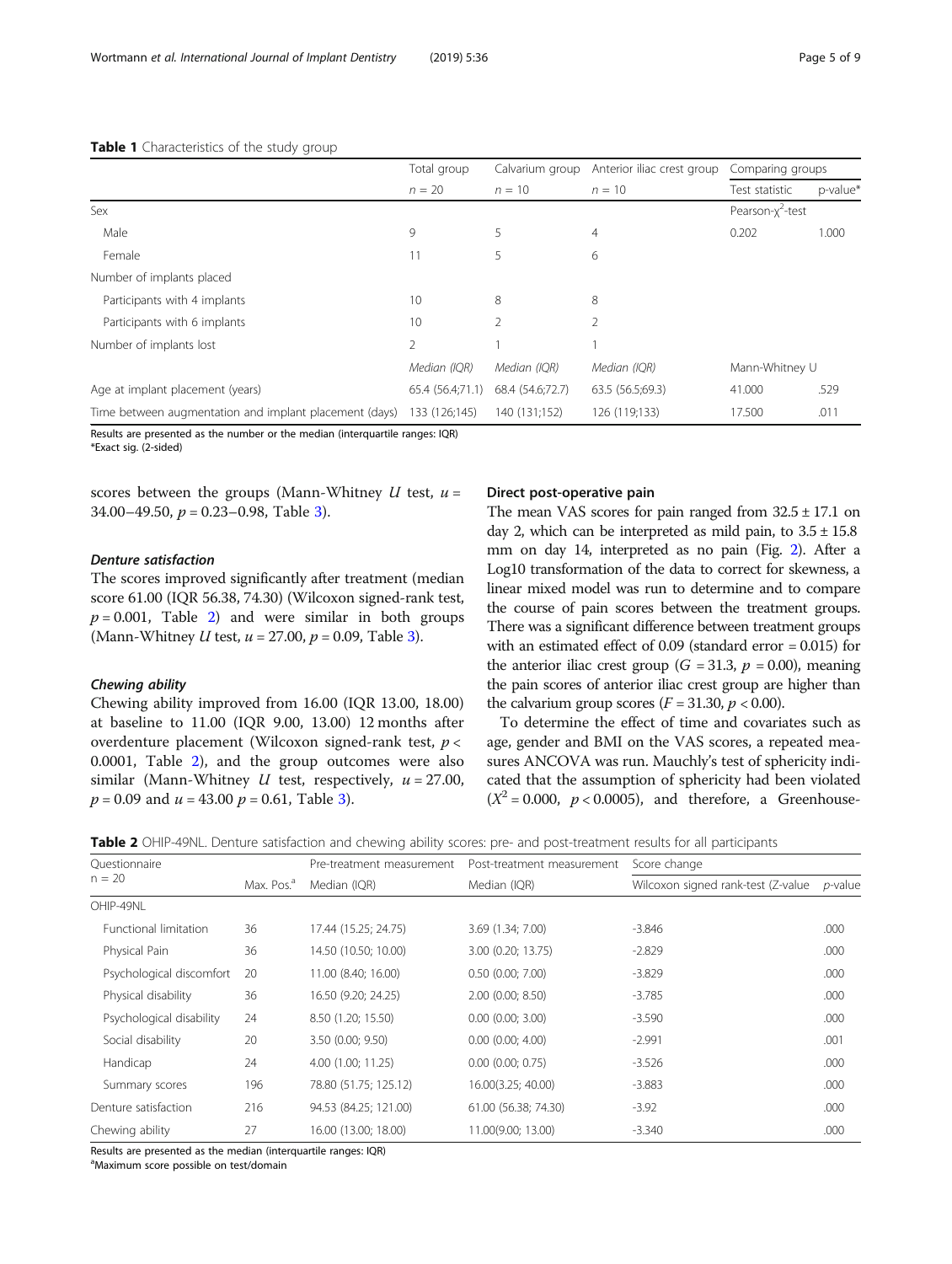<span id="page-5-0"></span>

| Table 3 OHIP-49 scores, denture satisfaction and chewing ability: group score changes following treatment |  |  |  |
|-----------------------------------------------------------------------------------------------------------|--|--|--|
|                                                                                                           |  |  |  |

| Questionnaire                | Calvarium group     | Anterior iliac crest group | Comparing groups |                                   |  |  |
|------------------------------|---------------------|----------------------------|------------------|-----------------------------------|--|--|
| $n = 20$                     | Median (IQR)        | Median (IQR)               | Mann-Whitney U   | $p$ - $p$ -value $*$ <sup>1</sup> |  |  |
| OHIP-49                      |                     |                            |                  |                                   |  |  |
| <b>Functional limitation</b> | 9.69 (5.50; 15.75)  | 13.44(9.66; 20.41)         | 34.00            | .24                               |  |  |
| Physical pain                | 5.19 (-2.00; 15.85) | 12.00(1.50; 22.75)         | 39.00            | .42                               |  |  |
| Psychological discomfort     | 9.00 (1.75; 12.00)  | 11.00(5.50; 13.25)         | 36.00            | .30                               |  |  |
| Physical disability          | 12.50(0.75;17.50)   | 10.50(9.00;19.50)          | 43.50            | .64                               |  |  |
| Psychological disability     | 5.00(1.50;11.25)    | 5.00(1.00;12.25)           | 49.50            | .98                               |  |  |
| Social disability            | $1.50(-0.25;4.00)$  | 2.00(0.00; 8.50)           | 39.50            | .44                               |  |  |
| Handicap                     | 1.50(0.00;5.25)     | 4.00(1.00;9.75)            | 34.00            | .23                               |  |  |
| Summary scores               | 51.39(14.67;85.79)  | 61.80(26.08;92.14)         | 39.00            | .44                               |  |  |
| Denture satisfaction         | 12.34(4.37; 54.80)  | 39.02(27.95; 70.40)        | 27.00            | .09                               |  |  |
| Chewing ability              | $5.00(-0.75;7.28)$  | 4.50(2.75; 7.50)           | 43.00            | .61                               |  |  |

Results are presented as median (interquartile ranges: IQR).

\* <sup>1</sup> Exact sig. (2-sided)

Patients' satisfaction

Geisser correction ( $\varepsilon$  = 0.11) was used. There was a significant effect of time on VAS scores,  $F(3.1;55.3) = 32.6$ ,  $p <$ 0.0005. (Fig. 2). Furthermore, an interaction was found between BMI and VAS scores of the anterior iliac crest group (Greenhouse-Geisser,  $\varepsilon$  = 0.14,  $F(3.3;26.4)$  = 2.9,  $p =$ 0.04), but not for the calvarium group (Greenhouse-Geisser,  $\varepsilon$  = 0.084,  $F(2.4;19.5) = 0.1$ ,  $p = 0.93$ ).

The results on general patient satisfaction are listed in Table [4.](#page-6-0) All the participants  $(n = 20)$  confirmed that they would undergo the same procedure again if needed

## and that they would recommend the procedure to others. The overall level of satisfaction with the end result was high with a median of 93 (IQR 86, 99) on a 100-mm VAS scale  $(n = 20)$ .

On separating the results according to treatment group, the median VAS score of the calvarium group was 87 mm (IQR 74, 100) and of the anterior iliac crest group, 95 mm (IQR 90, 100) (Mann-Whitney  $U$  test,  $U = 34.5$ ,  $p = 0.247$ . The VAS scores on satisfaction with the end result contained one outlier (VAS score 4 mm) in the calvarium group. The final appearance of the prosthetic device did not match this patient's

#### $\overline{4}$  $3,5$ Pain score at donor site  $\overline{3}$ (VAS, range 0-100)  $2,5$  $\overline{2}$  $1,5$  $\overline{1}$  $0,5$  $\circ$  $\mathbf{1}$ 3 5  $\overline{7}$  $\mathsf{Q}$ 13 15 17 19 21 23 25 27 11 29 Days after surgery Anterior iliac crest group - Calvarium group Fig. 2 Significant difference between groups in mean post-operative pain at donor site. During the first 30 days following maxillary

reconstruction with either calvarial ( $n = 10$ ) or anterior iliac crest ( $n = 10$ ) bone grafts, participants scored the pain felt at donor site using a 100mm VAS scale ('0' represents 'no pain' and '100' represents 'worst pain ever'). The mean VAS scores for pain ranged from 32.5 ± 17.1 (day 2) to 3.5 ± 15.8 mm (day 14). A linear mixed model determined a significant difference between treatment groups with an estimated effect of 0.09 (standard error = 0.015) for the anterior iliac crest group  $(G = 31.3, p = 0.00)$ , meaning the pain scores of anterior iliac crest group are higher than the calvarium group scores ( $F = 31.30$ ,  $p < 0.00$ )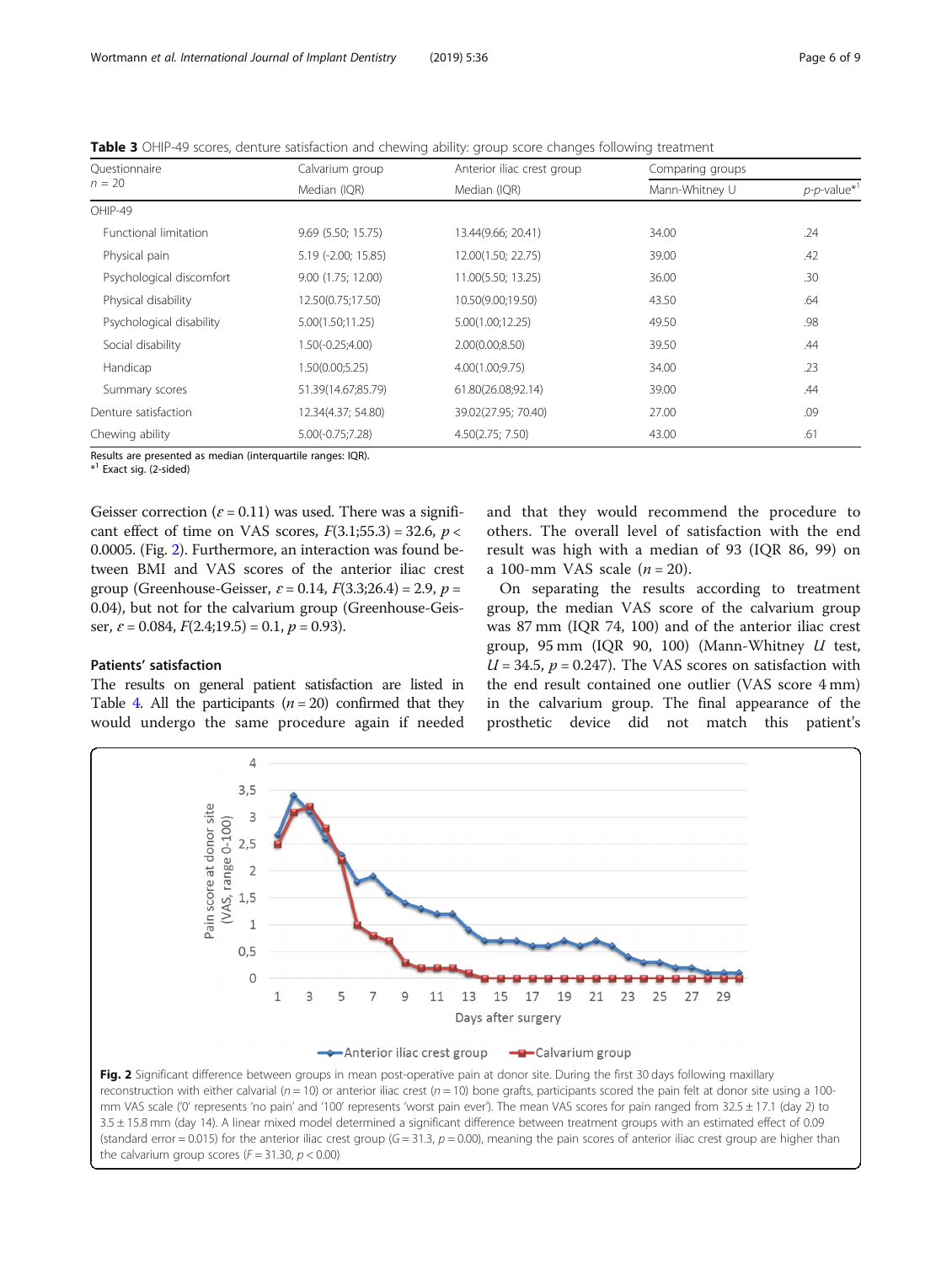#### <span id="page-6-0"></span>Table 4 General satisfaction: results for all participants and per group

|                                                                               | All participants<br>$n = 19^{*}$ |          | Calvarium group<br>$n = 9^{*'}$ |            | lliac crest group<br>$n = 10$ |           | Comparing groups |                            |
|-------------------------------------------------------------------------------|----------------------------------|----------|---------------------------------|------------|-------------------------------|-----------|------------------|----------------------------|
|                                                                               | Median (IQR)                     |          | Median (IQR)                    |            | Median (IQR)                  |           | Mann-Whitney U   | $p$ -value <sup>*1,2</sup> |
| How satisfied are you concerning<br>the end result? (VAS-score in mm)         | 93 (86;99)                       |          |                                 | 87(74;100) |                               | 95(90;95) | 34.500           | .247                       |
|                                                                               | Yes                              | No       | Yes                             | No         | Yes                           | No        |                  |                            |
| Would you recommend the procedure<br>to other patients with the same problem? | 20                               | $\Omega$ | 10                              | $\Omega$   | 10                            | $\Omega$  |                  |                            |
| Would you be willing to undergo the<br>same operation when needed?            | 20                               | 0        | 10                              | $\Omega$   | 10                            |           |                  |                            |

Results are presented as the number or the median (interquartile ranges: IQR)

\* <sup>1</sup> After excluding one outlier from the calvarium group who reported a VAS-score of 4mm

\* <sup>2</sup> Exact sig. (2-sided)

expectations. The complaint was directed at the prosthetic technique and not at the surgical procedure. On excluding this case from the analysis, the remaining scores provided a median score of 93 mm (IQR 86, 99) for the entire study group ( $n = 19$ ) and 89 mm (IOR 81, 100) for the calvarium group ( $n = 9$ ). There was no significant difference either when the median VAS scores were compared without the outlier (Mann-Whitney U test,  $U = 34.00$ ,  $p = 0.400$ ).

#### Donor site appearance

Regarding changes at the donor site, one patient from each treatment group noticed an alteration in the contour. Two patients from the anterior iliac crest regarded the scar aesthetics as being acceptable instead of satisfactory (Pearson  $\chi^2$  test, 2.222, p value = 0.474).

### Long-term sequelae

#### Pain

The median VAS scores for current donor site pain at the calvarium and anterior iliac crest site were 1 mm

(IQR 0, 1 mm) and 2 mm (IQR 1, 3), respectively. (Mann-Whitney U test,  $U = 30.500$ ,  $p = 1.000$  for the current pain at donor site) (Table 5).

#### Daily functioning complaints

None of the participants in the calvarium group reported difficulties with wearing clothes or functional mobility (Table 5). One participant in the anterior iliac crest group reported difficulties with wearing clothes. Furthermore, two participants from the anterior iliac crest group noted they had problems with functional mobility. One of these two patients reported pre-surgical problems with walking as well. It was unclear whether the complaints were stable or had worsened or improved. The differences between the groups were not statistically significant (Pearson  $\chi^2$  $\chi^2$  test, p values 0.31–1.00, Table 2).

## **Discussion**

PROMs are a core aspect in treatment programme evaluations [\[25\]](#page-8-0). Therefore, patients' appreciation of extraoral bone graft harvesting, used for pre-implant augmentation

|  |  | Table 5 Patient reported outcomes of bone graft harvesting surgery per group |
|--|--|------------------------------------------------------------------------------|
|--|--|------------------------------------------------------------------------------|

|                                                                   | Calvarium group<br>$n = 10$<br>Median (IQR) |           | lliac crest group<br>$n = 10$<br>Median (IQR) |           | Comparing groups    |                          |
|-------------------------------------------------------------------|---------------------------------------------|-----------|-----------------------------------------------|-----------|---------------------|--------------------------|
|                                                                   |                                             |           |                                               |           | Mann-Whitney U      | $p$ -value <sup>*1</sup> |
| Donor site pain (VAS-scores)                                      |                                             |           |                                               |           |                     |                          |
| How would you rank the current pain felt at the donor site?       | 1(0;1)                                      |           | 2(1:3)                                        |           | 30.500              | 1.000                    |
| Donor site related complaints in daily functioning                | Yes                                         | <b>No</b> | Yes                                           | <b>No</b> | Pearson- $x^2$ test |                          |
| During the past week, did you perceive any of the following       |                                             |           |                                               |           |                     |                          |
| Headache                                                          |                                             | 8         |                                               | 8         | .000                | 1.000                    |
| Difficulties with wearing cloths <sup>*2</sup> :                  | $\Omega$                                    | 10        |                                               | 9         | 1.053               | .305                     |
| Difficulties with functional mobility *3*4                        | $\Omega$                                    | 10        |                                               | 9         | 1.053               | .305                     |
| Are you satisfied with the scar aesthetics at the donor site?     | 10                                          | $\Omega$  | 8                                             | 2         | 2.222               | .474                     |
| Do you consider the altered contour of the donor site bothersome? |                                             | 9         |                                               | 9         | 0.000               | 1.000                    |

Results are presented as the number or the median (interquartile ranges: IQR)

 $*$ <sup>1</sup> Exact sig. (2-sided)

\*<sup>2</sup>Difficulties with wearing daily cloths such as a hat, cap, belt or pair of trousers

\*<sup>3</sup>Difficulties with getting around in daily living, such as with walking, climbing the stairs or cycling

\*4Statistical test performed exclusive of one case with pre-surgical difficulties on functional mobility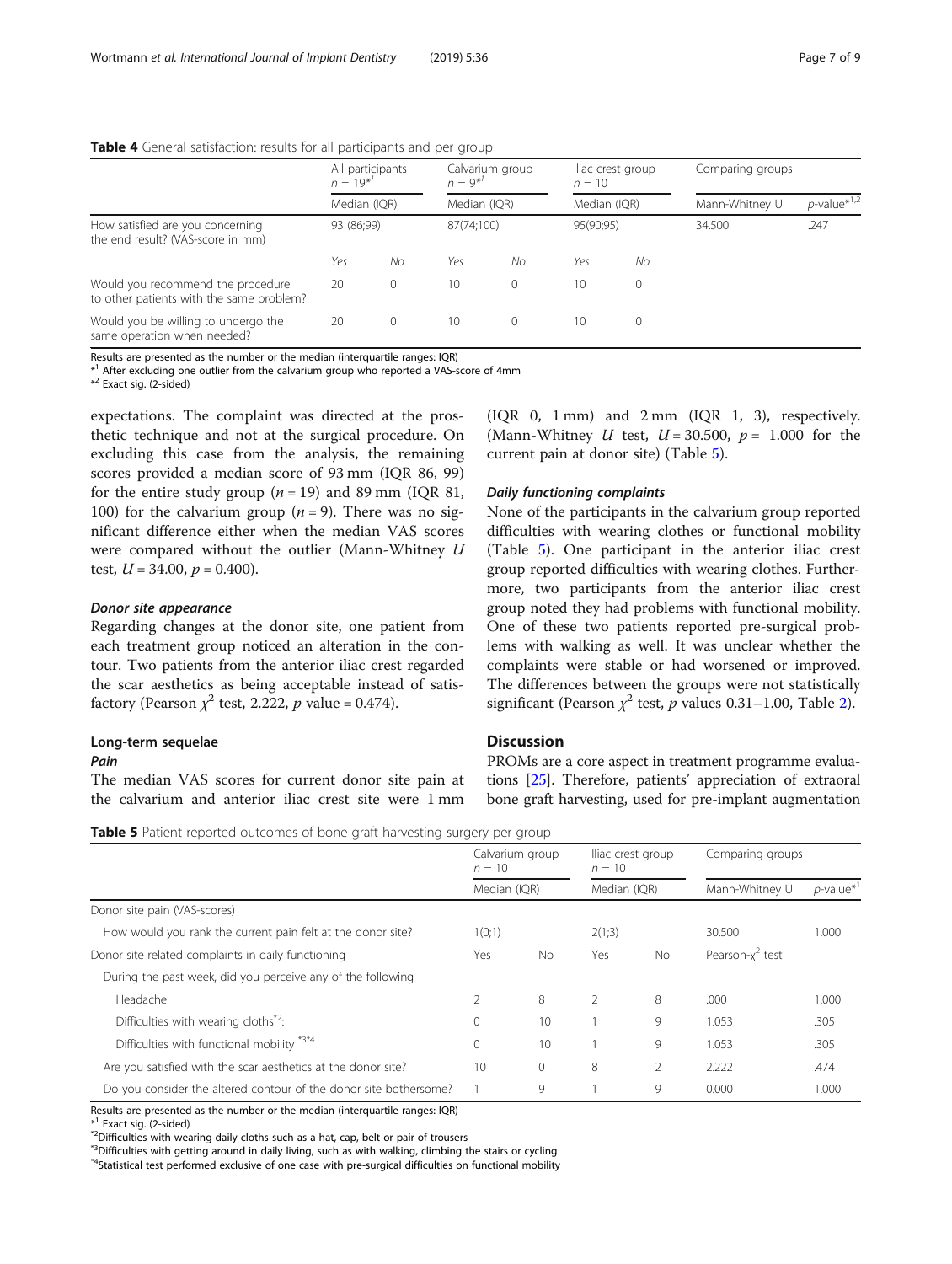<span id="page-7-0"></span>of the edentulous maxilla, was assessed. The bone graft harvesting surgery itself and the complete procedure enabled by the bone grafting showed a high patient-reported satisfaction with the course and its results. The PROMs imply a successful treatment, and apart for the higher post-operative pain scores following harvesting anterior iliac crest bone, the outcomes are similar for calvarial and iliac crest bone harvesting.

This study's results are in accordance with previous findings in literature on OHRQoL, denture satisfaction and chewing ability, procedure-related satisfaction and longterm donor site-related outcomes [\[9\]](#page-8-0). The prospective, controlled design of this study enables confirmation of the suggested similarities between the procedures from a patient's point of view. For clinical decision-making, the interaction between direct post-operative pain and BMI can be taken into account. Furthermore, the minor differences in satisfaction with the outcomes at donor site and problems with physical mobility should be considered as well.

Another previously described phenomenon was found: the surgery comes along with moderate direct post-operative pain and with high levels of satisfaction [\[14](#page-8-0)]. High pain levels following extraoral bone harvesting [\[8](#page-8-0)], especially when it comes to the anterior iliac crest [\[3](#page-8-0), [26\]](#page-8-0), are frequently mentioned as a major disadvantage from a patient's perspective, and the coexistence with high satisfaction with the procedure is a frequent subject of debate [[27\]](#page-8-0). This discussion might result from the way the patient satisfaction construct is interpreted. A complete model of this construct can explain this coexistence. Patient satisfaction covers all aspects of care quality, that is, appropriate access to health services, provision of health information, relationship between patient and health care staff, participation in making choices regarding health treatment, satisfaction with the treatment provided, effectiveness of treatment including the extent to which the treatment meets the patient's expectations of care, and general satisfaction [[28](#page-8-0)]. Thus, a patient's satisfaction with treatment is not dictated exclusively by physical parameters [\[28\]](#page-8-0), and therefore, it can be high despite moderate post-operative pain.

This study assessed satisfaction at the final follow-up to assure the patients' appreciation would entail each step in the treatment programme. However, the course that patients' satisfaction makes was not registered. Furthermore, not all dimensions of patients' satisfaction were assessed as this study focussed on the patients' appreciation of the technical procedure. Future research on these two points can help in improving the treatment programme. Furthermore, it is worth noting that in the current study, the positive PROMs are measured in complete absence of postoperative complications in both groups. As the complication rate for both treatments is low, we consider the results of our study as being representative.

To conclude, prosthetic rehabilitation programmes, encompassing maxillary augmentation with extraoral bone grafts from either the calvarium or anterior iliac crest, are reliable pre-implant surgery procedures for extremely resorbed maxilla cases, as they are associated with high patient satisfaction in terms of both treatment procedure and end results. As patient satisfaction is determined by the patient's expectations and provision of information, an explanation of the procedure and the course of post-operative complaints deserves special attention in clinical practice.

#### **Abbreviations**

CBCT: Cone-beam computed tomography; IQR: Interquartile range; OHIP-49NL: Oral Health Impact Profile, 49-item version in Dutch; OHRQoL: Oral health-related quality of life; PROM: Patient-reported outcome measures; UMCG: University Medical Centre Groningen; VAS: Visual analogue scale

#### Acknowledgements

The assistance of Mrs. A. Bezema in the collection of all questionnaires and data is greatly appreciated.

#### Authors' contribution

JS and GMR conceived and planned the work. DEW, CG and AV contributed to the analysis and interpretation of the data for the work. DEW wrote the manuscript with consultation of CG, JS, AJ and GMR. DEW, CG, JS, AJ and GMR provided critical feedback and helped shape the research, analysis and manuscript. DEW, CG, JS, AJ and GMR approved the current version to be published and agreed to be accountable for all aspects of the work in ensuring that questions related to the accuracy or integrity of any parts of the work are appropriately investigated and resolved. All authors read and approved the final manuscript.

#### Funding

This research did not receive any specific grant from funding agencies in the public, commercial, or not-for-profit sectors.

#### Availability of data and materials

The datasets used and/or analysed during the current study are available from the corresponding author on reasonable request.

#### Ethics approval and consent to participate

The study protocol was approved by the Medical Ethics Committee of the University Medical Centre of Groningen (reference number NL48614.042.14). Written consent was obtained from all participants.

#### Consent for publication

Written consent to publish was obtained from all participants.

#### Competing interests

Dagmar E. Wortmann, Carina G. Boven, Jurjen Schortinghuis, Arjan Vissink, and Gerry M. Raghoebar declare that they have no competing interests.

#### Author details

<sup>1</sup>Department of Oral and Maxillofacial Surgery, University of Groningen, University Medical Centre Groningen, PO Box 30.001, 9700, RB, Groningen, The Netherlands. <sup>2</sup>Department of Oral and Maxillofacial Surgery, Treant Scheper Ziekenhuis Emmen, Emmen, The Netherlands.

#### Received: 24 April 2019 Accepted: 23 August 2019 Published online: 30 September 2019

#### References

- 1. Zouhary KJ. Bone graft harvesting from distant sites: concepts and techniques. Oral Maxillofac Surg Clin North Am. 2010;22:301–16.
- 2. Kalk WWI, Raghoebar GM, Jansma J, Boering G. Morbidity from iliac crest bone harvesting. J Oral Maxillofac Surg. 1996;54:1424–9.